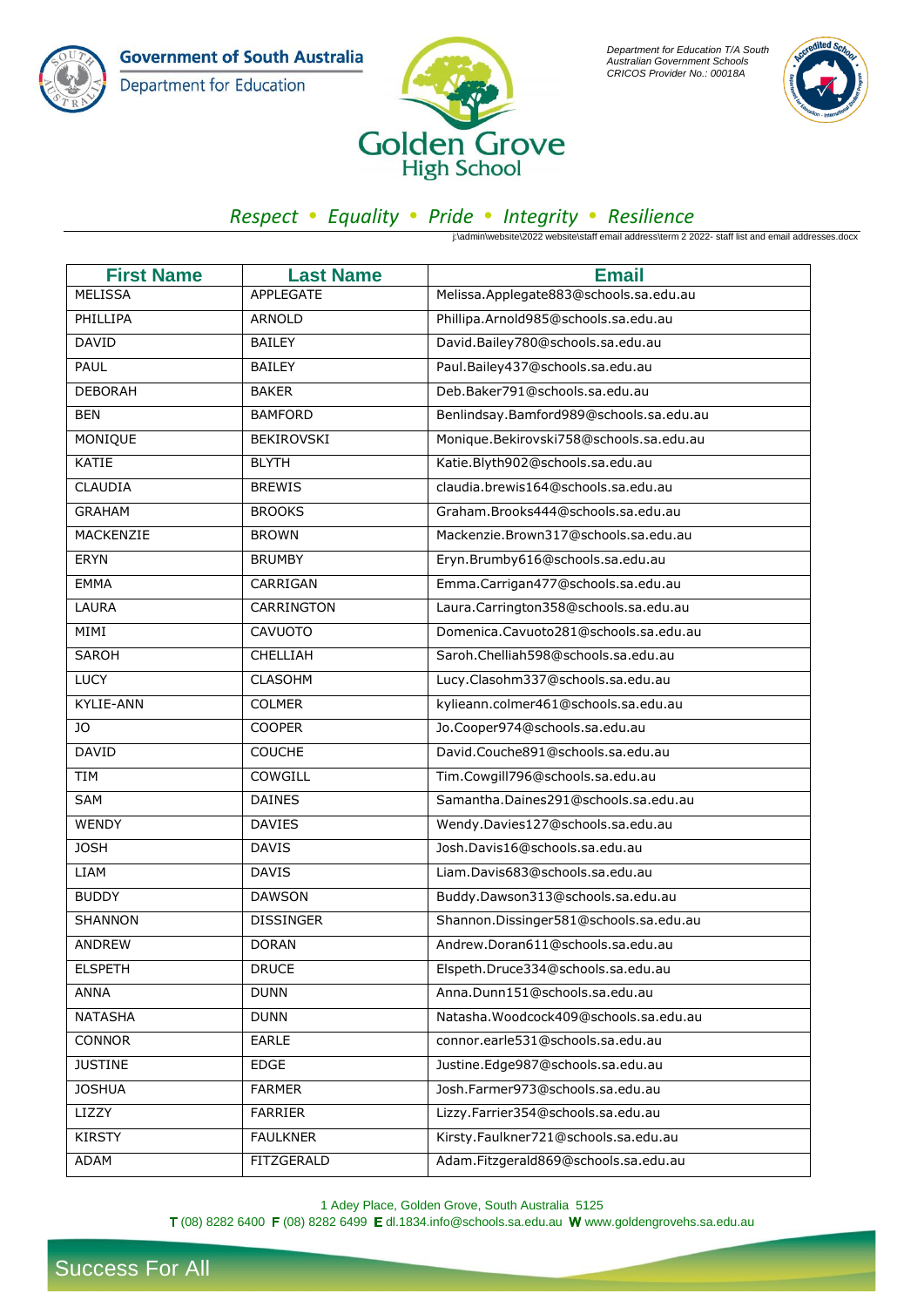| <b>First Name</b> | <b>Last Name</b>    | <b>Email</b>                              |
|-------------------|---------------------|-------------------------------------------|
| <b>BEN</b>        | <b>FOXWELL</b>      | Ben.Foxwell41@schools.sa.edu.au           |
| VANESSA           | <b>FRANCIS</b>      | Vanessa.Tonkins277@schools.sa.edu.au      |
| <b>CHARLOTTE</b>  | <b>FRANZ</b>        | Charlotte.Franz487@schools.sa.edu.au      |
| <b>JOHN</b>       | <b>GASTON</b>       | John.Gaston854@schools.sa.edu.au          |
| PAUL              | <b>GIBBS</b>        | Paul.Gibbs634@schools.sa.edu.au           |
| PAUL              | <b>GRAEBER</b>      | Paul.Graeber587@schools.sa.edu.au         |
| <b>ANTHONY</b>    | GRANDISON           | Anthony.Grandison348@schools.sa.edu.au    |
| <b>JOANNE</b>     | <b>GREEN</b>        | Joanne.Green470@schools.sa.edu.au         |
| <b>TEGAN</b>      | <b>GULLY-CRISPE</b> | Tegan.Gully896@schools.sa.edu.au          |
| <b>GEORGIA</b>    | <b>GUSTARD</b>      | Georgia.Gustard260@schools.sa.edu.au      |
| <b>CLARA</b>      | HAHM                | Clara.Hahm125@schools.sa.edu.au           |
| <b>LYNETTE</b>    | <b>HAINES</b>       | Lynette.Haines257@schools.sa.edu.au       |
| <b>CAMERON</b>    | <b>HANCOCK</b>      | Cameron.Hancock872@schools.sa.edu.au      |
| <b>JANA</b>       | <b>HATCHARD</b>     | Jana.Hatchard194@schools.sa.edu.au        |
| PETE              | <b>HATCLIFFE</b>    | Peter.Hatcliffe841@schools.sa.edu.au      |
| AMY               | HAZEBROEK           | Amy.Hazebroek113@schools.sa.edu.au        |
| <b>STAN</b>       | <b>HEEPS</b>        | Stan.Heeps944@schools.sa.edu.au           |
| <b>KELLY</b>      | <b>HENDERSON</b>    | Kelly.Henderson476@schools.sa.edu.au      |
| <b>CHRISTINA</b>  | <b>HENRIKSSON</b>   | christina.henriksson909@schools.sa.edu.au |
| <b>MELITA</b>     | <b>HILL</b>         | Melita.Hill137@schools.sa.edu.au          |
| <b>KATHY</b>      | <b>HODGSON</b>      | Kathy.Hodgson147@schools.sa.edu.au        |
| <b>JASON</b>      | <b>HOPKINS</b>      | Jason.Hopkins233@schools.sa.edu.au        |
| SHARON            | <b>HUMPHRIES</b>    | Sharon.Humphries977@schools.sa.edu.au     |
| <b>PETRA</b>      | <b>HUNT</b>         | Petra.Hunt575@schools.sa.edu.au           |
| <b>GIORDI</b>     | IANNIELLO           | Giordana.Ianniello909@schools.sa.edu.au   |
| <b>TAMARA</b>     | JAMAL-AWAR          | Tamara.Jamalawar758@schools.sa.edu.au     |
| <b>NICK</b>       | <b>JOY</b>          | nick.joy735@schools.sa.edu.au             |
| <b>LAUREN</b>     | <b>JUNG</b>         | Lauren.Jung543@schools.sa.edu.au          |
| <b>ZSAHNI</b>     | KARAGIANNIS         | Zsahni.Karagiannis355@schools.sa.edu.au   |
| <b>NICK</b>       | <b>KELEMEN</b>      | Nick.Kelemen900@schools.sa.edu.au         |
| <b>HAYATULLAH</b> | <b>KHAN</b>         | hayatullah.khan683@schools.sa.edu.au      |
| SAM               | <b>KING</b>         | Sam.King250@schools.sa.edu.au             |
| <b>PETER</b>      | <b>KUSS</b>         | Peter.Kuss214@schools.sa.edu.au           |
| <b>BARBARA</b>    | KWIATEK             | Barbara.Kwiatek340@schools.sa.edu.au      |
| DANIEL            | LANGHOLZ            | daniel.langholz304@schools.sa.edu.au      |
| <b>CHANTEL</b>    | LEE                 | chantel.lee319@schools.sa.edu.au          |
| <b>SUE</b>        | <b>LYONS</b>        | Sue.Lyons290@schools.sa.edu.au            |
| <b>DANUN</b>      | <b>MANSON</b>       | Danun.Manson690@schools.sa.edu.au         |
| <b>OWEN</b>       | <b>MARKS</b>        | owen.marks94@schools.sa.edu.au            |
| DAVID             | MARTIN              | David.Martin150@schools.sa.edu.au         |
| <b>SHANE</b>      | MATEI               | Shane.Matei506@schools.sa.edu.au          |
| <b>SHANE</b>      | <b>MAWSON</b>       | Shane.Mawson671@schools.sa.edu.au         |
| TIM               | <b>MCCANN</b>       | timothy.mccann28@schools.sa.edu.au        |
| SIMON             | <b>MCINTYRE</b>     | Simon.McIntyre860@schools.sa.edu.au       |

1 Adey Place, Golden Grove, South Australia 5125

(08) 8282 6400  $\mathsf F$  (08) 8282 6499  $\mathsf E$  dl.1834.info@schools.sa.edu.au Www.goldengrovehs.sa.edu.au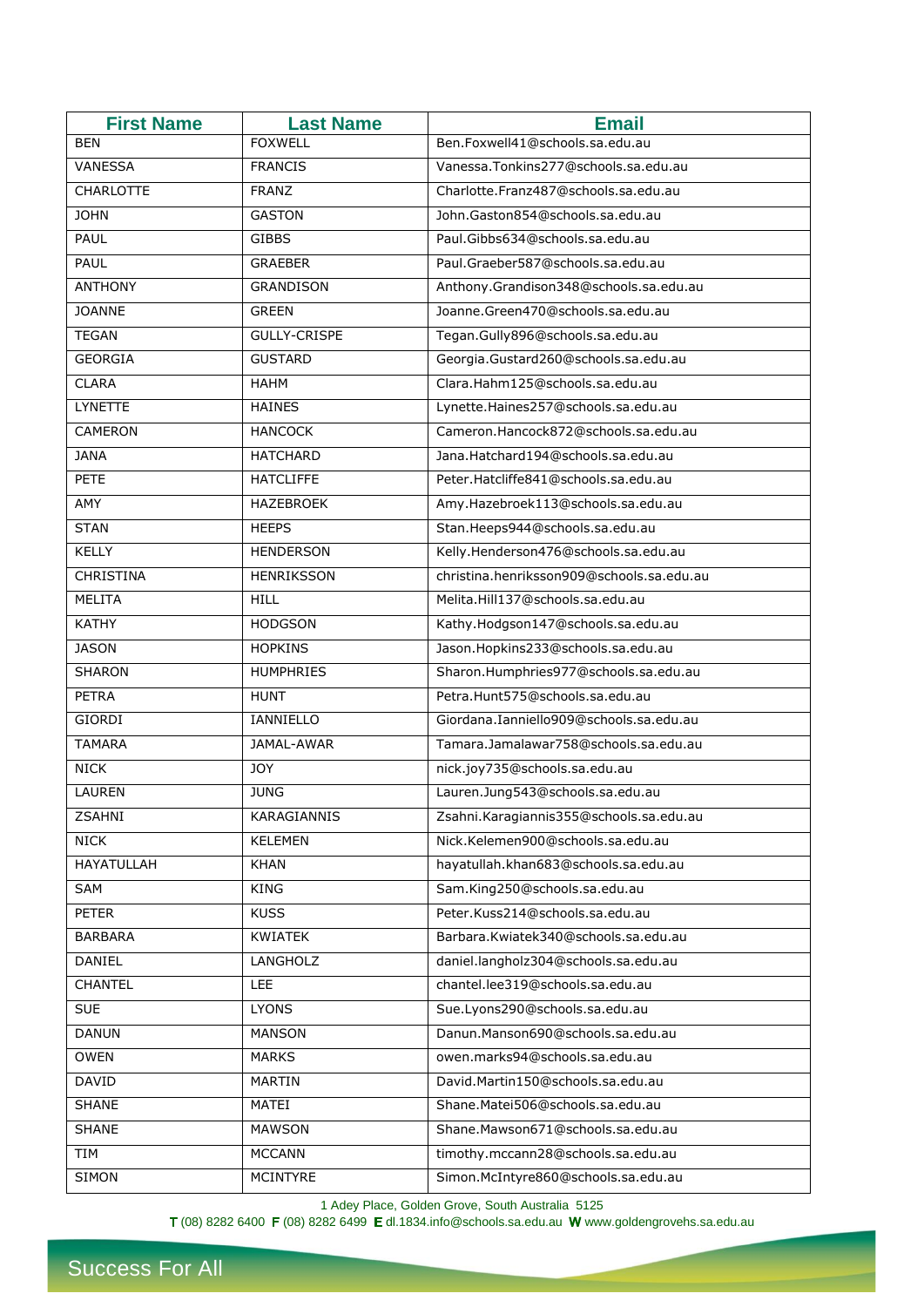| <b>First Name</b> | <b>Last Name</b>  | <b>Email</b>                            |
|-------------------|-------------------|-----------------------------------------|
| <b>BELLE</b>      | <b>MCKAY</b>      | Belle.Mckay851@schools.sa.edu.au        |
| CORBIN            | <b>MCLEOD</b>     | Corbin.Mcleod64@schools.sa.edu.au       |
| KIRI              | <b>MCWATERS</b>   | Kiri.McWaters182@schools.sa.edu.au      |
| <b>TOM</b>        | <b>MOFFAT</b>     | Thomas.Moffat6@schools.sa.edu.au        |
| <b>STEPHEN</b>    | <b>MOULDS</b>     | stephen.moulds576@schools.sa.edu.au     |
| SAM               | <b>MUNRO</b>      | Samantha.Munro829@schools.sa.edu.au     |
| <b>MALI</b>       | <b>NAHESWARAN</b> | Mali.Naheswaran708@schools.sa.edu.au    |
| <b>MATT</b>       | <b>NANKERVIS</b>  | Matt.Nankervis176@schools.sa.edu.au     |
| <b>BILLY</b>      | <b>NOACK</b>      | Belinda.Noack989@schools.sa.edu.au      |
| <b>ALISSA</b>     | <b>PALEKA</b>     | Alissa.Paleka572@schools.sa.edu.au      |
| <b>DAVID</b>      | <b>PALMER</b>     | David.Palmer934@schools.sa.edu.au       |
| <b>TOULA</b>      | <b>PANATSOS</b>   | Toula.Panatsos88@schools.sa.edu.au      |
| <b>MICHELLE</b>   | <b>PARKES</b>     | Michelle.Parkes509@schools.sa.edu.au    |
| TIM               | <b>POTTER</b>     | Tim.Potter7@schools.sa.edu.au           |
| <b>KRISTY</b>     | <b>POWER</b>      | Kristy.Power922@schools.sa.edu.au       |
| <b>JANE</b>       | <b>RODDY</b>      | Jane.Roddy883@schools.sa.edu.au         |
| KELLY             | <b>ROWE</b>       | Kelly.Rowe694@schools.sa.edu.au         |
| SAM               | <b>ROWLAND</b>    | Sam.Rowland949@schools.sa.edu.au        |
| <b>ROWENA</b>     | <b>RUNDLE</b>     | Rowena.Rundle804@schools.sa.edu.au      |
| ADRIAN            | <b>RUSBY</b>      | Adrian.Rusby137@schools.sa.edu.au       |
| EDWARD            | <b>RUTHVEN</b>    | Edward.Ruthven541@schools.sa.edu.au     |
| <b>KAYLA</b>      | SCALZI            | Kayla.Scalzi647@schools.sa.edu.au       |
| TIZIANA           | <b>SESTILI</b>    | Tiziana.Sestili653@schools.sa.edu.au    |
| <b>MATT</b>       | <b>SHARPE</b>     | Matt.Sharpe147@schools.sa.edu.au        |
| <b>KELLY</b>      | SPALDING          | Kelly.Spalding427@schools.sa.edu.au     |
| VICKI             | <b>SPERANZA</b>   | Vicki.Speranza845@schools.sa.edu.au     |
| <b>STEPHANIE</b>  | <b>SUNTER</b>     | Stephanie.Sunter893@schools.sa.edu.au   |
| AMY               | <b>TRACEY</b>     | Amy.Tracey532@schools.sa.edu.au         |
| MATTHEW           | <b>UJHELYI</b>    | Matthew.Ujhelyi526@schools.sa.edu.au    |
| <b>KIRSTY</b>     | <b>UJHELYI</b>    | kirsty.ujhelyi251@schools.sa.edu.au     |
| <b>JOHN</b>       | VAN HEES          | John.VanHees132@schools.sa.edu.au       |
| LEAH              | <b>VAN ZYL</b>    | Leah.VanZyl991@schools.sa.edu.au        |
| REBBECCA          | <b>VOUDANTAS</b>  | rebbecca.voudantas108@schools.sa.edu.au |
| LINDA             | WADEY-SMITH       | Linda.WadeySmith962@schools.sa.edu.au   |
| <b>KAREN</b>      | <b>WALTER</b>     | Karen. Walter 599@schools.sa.edu.au     |
| HANNAH            | WANG              | Hannah. Wang 309@schools.sa.edu.au      |
| BEN               | <b>WATSON</b>     | Ben.Watson4@schools.sa.edu.au           |
| <b>CHERYL</b>     | WATT              | Cheryl.Watt843@schools.sa.edu.au        |
| <b>SARAH</b>      | <b>WEST</b>       | Sarah.West595@schools.sa.edu.au         |
| <b>LUKE</b>       | WESTBURY          | Luke.Westbury826@schools.sa.edu.au      |
| <b>SAMANTHA</b>   | WHITFORD          | Samantha.Whitford906@schools.sa.edu.au  |
| LESLIE            | WILSON            | leslie.wilson756@schools.sa.edu.au      |
| <b>CHRIS</b>      | WOJTKOWIAK        | Chris.Wojtkowiak130@schools.sa.edu.au   |
| <b>BRONWYN</b>    | <b>WOOD</b>       | Bronwyn.Wood293@schools.sa.edu.au       |

1 Adey Place, Golden Grove, South Australia 5125

(08) 8282 6400  $\mathsf F$  (08) 8282 6499  $\mathsf E$  dl.1834.info@schools.sa.edu.au Www.goldengrovehs.sa.edu.au